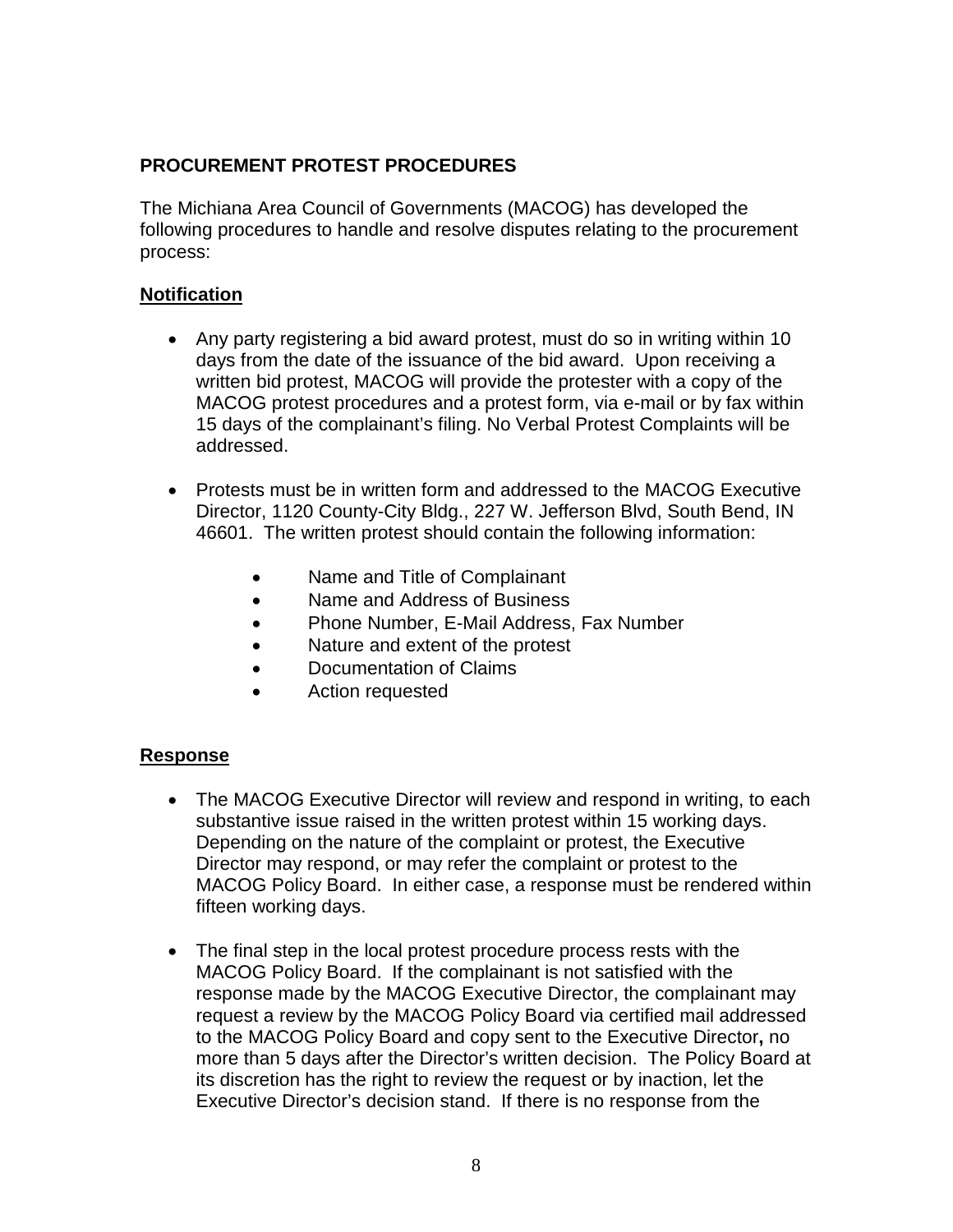Policy Board within 5 business days the Executive Director's decision is affirmed.

- If the Policy Board chooses to review the complaint, the Board will invite the protester to provide the following written information and details:
- The information provided to the MACOG Policy Board should include:
	- Original complaint form
	- Executive Director's written response
	- Additional information submitted to or requested by the Policy Board
	- All documentation and pertinent facts relating to the dispute
	- Executive Director's recommendation
- After reviewing the written protest information**,** the MACOG Policy Board will make a recommendation and provide a written response to the complainants protest. If the Policy Board so chooses, it may prior to its final recommendations**,** invite the complainant to address the protest issue at a meeting scheduled by the Policy Board. However, the MACOG Policy Board at its sole discretion may choose to render its decision without consulting the complainant based solely on the evidence and information before it.
- After the conclusion of the Policy Board's deliberations and decision, the Executive Director shall provide the Policy Board's record of decision to the complainant within 10 business days.
- All decisions rendered by the MACOG Policy Board are final. This completes the local portion of the protest procedure process.
- The complainant does have the option to request reconsideration only if data becomes available that was not previously known, or there has been an error of law or regulation.
- The Federal Transit Administration will only entertain a protest that alleges that the Michiana Area Council of Governments has failed to follow their protest procedures. Any protest to the FTA must be filed in accordance with the FTA Guidance Circular 4220.1F or the most recently revised circular.